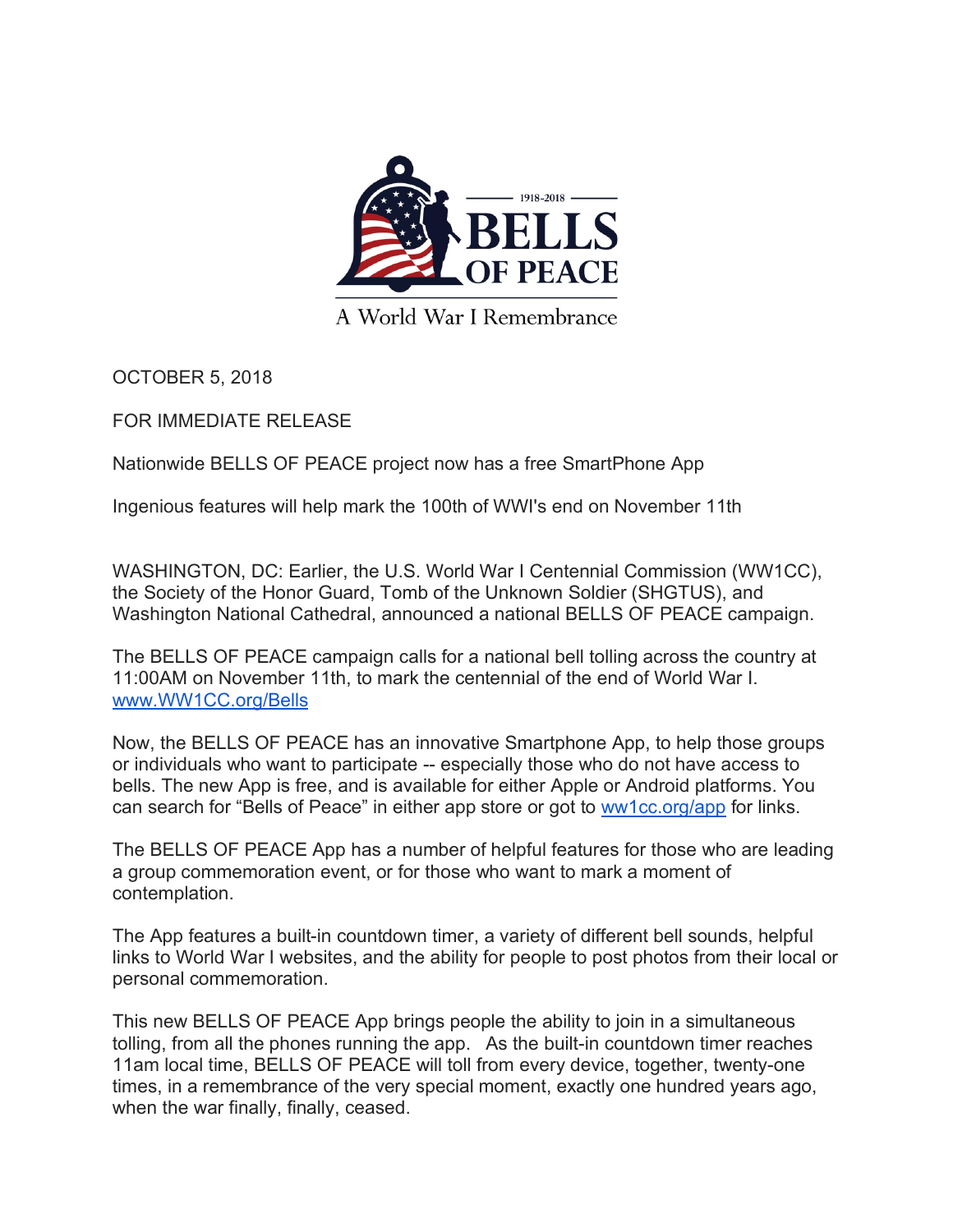"Throughout history church bells have been used to mark moments of great sadness and joy," said the Very Rev. Randolph 'Randy' Marshall Hollerith, Dean of Washington National Cathedral. "As we make the centennial of the end of World War I it is appropriate that pause for a moment to honor those who gave their lives in defense of freedom."

BELLS OF PEACE is an initiative that began in 2014 by the Society of the Honor Guard, Tomb of the Unknown Soldier, at Arlington National Cemetery. BELLS OF PEACE is co-led by Washington National Cathedral, and is sponsored by the World War I Centennial Commission. The program is designed to commemorate the service and sacrifice of those who served in World War I, and all veterans.

The initiative calls for all Americans everywhere to toll bells 21 times, at 3 minute intervals, on November 11 at 11:00 a.m. local time.

The WW1CC Executive Director Daniel Dayton is pleased by the new App. "This is a great use for today's SmartPhone technology. People in states, cities, towns and communities, will pause and remember our veterans as these bells toll for peace".

Over 350 partner organizations have joined on to the BELLS OF PEACE initiative. In addition, thirty states across America have issued official proclamations supporting the program. The BELLS OF PEACE initiative is also endorsed by the American Legion, and by the Veterans of Foreign Wars.

-30-

The World War I Centennial Commission was created by Congress in 2013 to provide educational programs, public outreach, and commemorative events, regarding America's involvement in World War I. Information on the Commission can be found here. ww1cc.org

The Commission's founding sponsor is the Pritzker Military Museum and Library in Chicago, Ill. To learn more, visit www.pritzkermilitary.org

The Commission's leading sponsor is the Starr Foundation. Information can be found at www.starrfoundation.org

Information about the Society of the Honor Guard, Tomb of the Unknown Soldier can be found here. https://tombguard.org